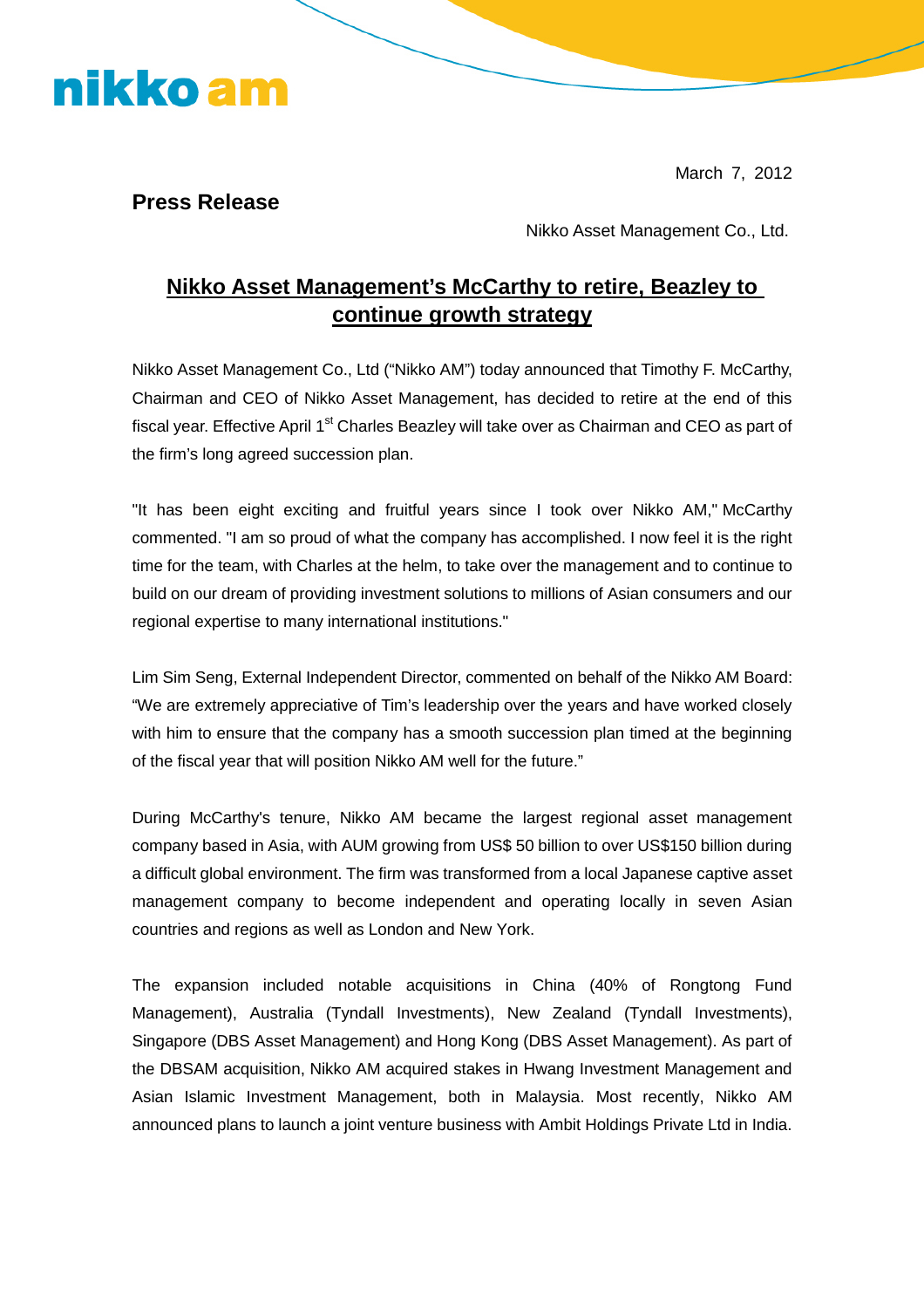## nikko am

The firm has developed a retail client base that is now millions of customers throughout the Asia-Pacific region and a large institutional client base, both in Japan and internationally, which has been steadily growing.

Taking over from McCarthy, Beazley joined the firm in London in 2006 as President of its international offices before moving to Tokyo full time in 2010 to manage the firm's rapidly expanding Asian operations and the domestic Japanese institutional business.

Beazley commented: "It is a privilege to be asked to lead Nikko AM and its hugely talented executive team and employees. It is a unique company and has accomplished a very great deal in the past. Ahead of us lies an exceptional opportunity to execute our multi-local strategy in a region of unrivalled opportunity and scope."

"Asia is an important investment destination, is a major source of capital and increasingly occupies a powerful geo-strategic position. As the world's leading Asian asset management company, we are passionate about the region and its people, helping them meet their savings and investment needs. Additionally, managing Asian assets for international clients and connecting western financial service companies to our extraordinary network in the region are all key components of the firm's strategy."

Lim Sim Seng further commented: "Charles has worked with us for over 5 years now, and is well known to the board. He is very well placed to provide the company with the leadership that our strategy and people require. He is a highly experienced international general manager, bringing to our business successful operating experience in Europe, the US and Japan, and has been integral to the build out of our multi-local strategy in Asia."

Bill Wilder remains the firm's President and CIO and the rest of the existing management team will continue to run the firm.

Nikko AM remains committed to its intention for listing as the largest independent asset management company in Asia in the future, with the full endorsement of its majority share holder Sumitomo Mitsui Trust Holdings.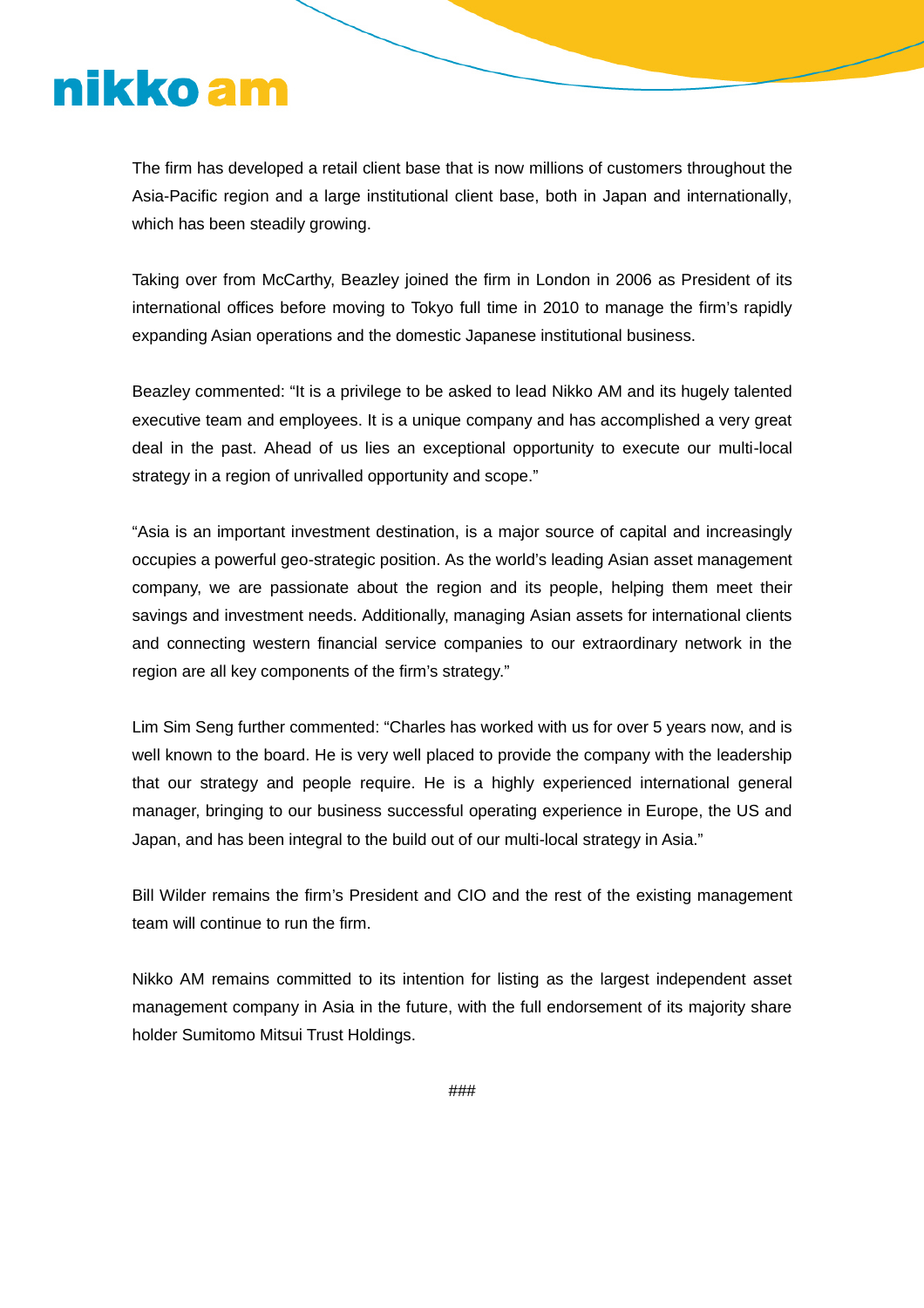## nikko am



**Charles Beazley** Chairman and CEO (From April 1st 2012)

Beazley joined the Firm in London in 2006 as President of the international offices, moving to Japan in 2010 to take direct control of Nikko AM's rapidly growing Asian operations and the domestic Japanese institutional business. He was appointed Chairman and CEO in March 2012.

Beazley is a highly experienced international general manager with successful operating experience in Europe the US and Japan and has lived and worked in all three regions for extended periods. A keen advocate of Japan and Asia, he has been actively involved in managing and overseeing businesses there for much of his recent career.

Prior to joining Nikko AM, he was a Board Director of Gartmore PLC London, Head of Global Institutional and Alternative Investments and Chairman of Gartmore Japan.

He spent 13 years at Merrill Lynch in both Debt and Equity Capital Markets and Asset Management, where he was a Managing Director and lived and worked in the UK, France and the US where he spent seven years. Prior to that he was at Orion Royal Bank and began his career at Lazard in 1984 in fixed income portfolio management.

He graduated from the School of Slavonic and East European Studies at the University of London with his BA and subsequently his Masters in 1983.